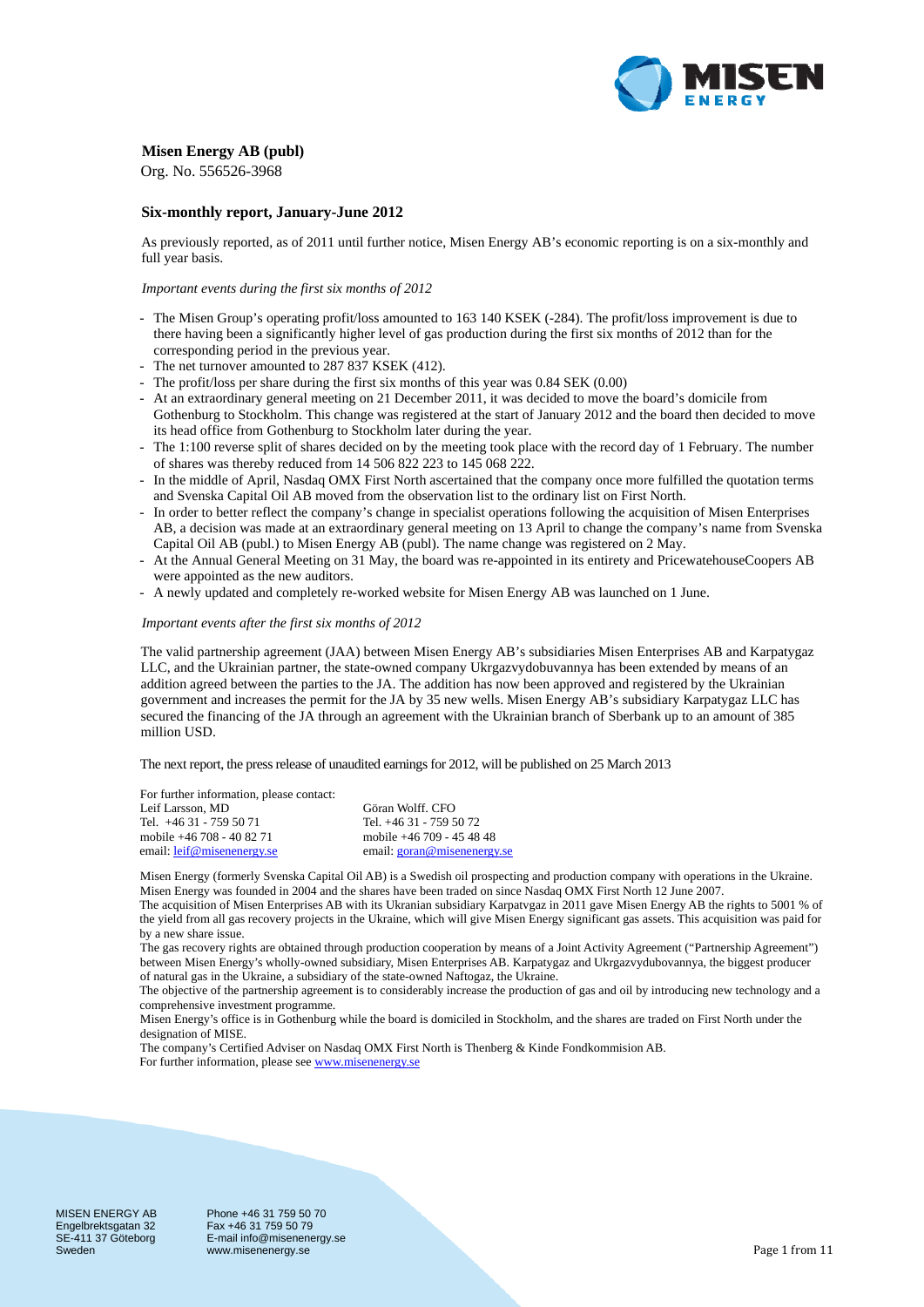

### **Profit/loss - the Group and the parent company**

The Misen Group reported a profit after financial income and expense of 161 986 SEK for the first six months of 2012, compared with a loss of - 284 KSEK for the corresponding period in the previous year.

For the parent company, the profit/loss after financial income and expense amounted to -38 KSEK (- 2 682) for the first six months. The income for the Group was 287 837 KSEK (412) and for the parent company 8 998 KSEK (0). The parent company's earnings consist of remuneration for the parent company's services to the Ukrainian subsidiary.

### **Liquidity**

As at 30 June 2012, the Groups liquid assets amounted to 3 143 KSEK (121). The Group's cash flow from the activities prior to changes to operating capital amounted to 124 138 KSEK (-122) during the first six months.

#### **Investments**

The Group's investments in the Ukraine during the first six months 2012 amounted to 113 684 KSEK (4 636).

### **The company's expected future development**

The previous future assessment remains the same, which means that the acquisition of Misen Enterprises AB and subsequent partnership in the JAA have created conditions for good profitability and cash flow development for The Misen Group to the benefit of the company's shareholders .

### **Environmental impact**

The Joint Activity operations run in the Ukraine through Misen Enterprises AB have an impact on the environment in the Ukraine and are regulated by the laws and agreements that control the operations in this Joint Activity.

### Accounting principles

The report has been drawn up in accordance with International Financial Reporting Standards (IFRS) as adopted by the EU.

### **Financial risks**

The Misen Energy Group works with prospecting for and extracting hydrocarbons with emphasis on the establishment of oil and gas production in the Ukraine. In this operation, the company works with a complex picture of industry-specific risks such as oil price trends, licence issues concerning the surveying, processing and the environment plus uncertainty as to the value of the prospecting work executed and of the subsequent field development work. With the operations now specializing in production rather than prospecting, however, the risk exposure has been considerably reduced.

Other risk areas constitute the development of the economy and exchange rate fluctuations as well as the political risk factor that accompanies operations in the Ukraine.

### **First North**

Misen Energy AB (publ) is listed on First North, which is an alternative market place run by Nasdaq OMX Nordic Exchange Stockholm AB and the company thereby follows the regulations that apply to First North. The company's Certified Adviser is Thenberg & Kinde Fondkommission AB.

#### **Forthcoming reports**

The press release of unaudited earnings for 2012 will be published on 25 March 2013. This report has not been examined by the company's auditor. Gothenburg, 27 August 2012 Misen Energy AB (publ) The board For further information, please contact: Leif Larsson, MD Göran Wolff, CFO telephone +46 31 - 759 50 71 telephone +46 31 - 759 50 72<br>mobile +46 708 - 40 82 71 mobile +46 709 - 45 48 48 mobile +46 708 - 40 82 71 email: <u>leif@misenenergy.se</u> email: goran@misenenergy.se

MISEN ENERGY AB Engelbrektsgatan 32 SE-411 37 Göteborg Sweden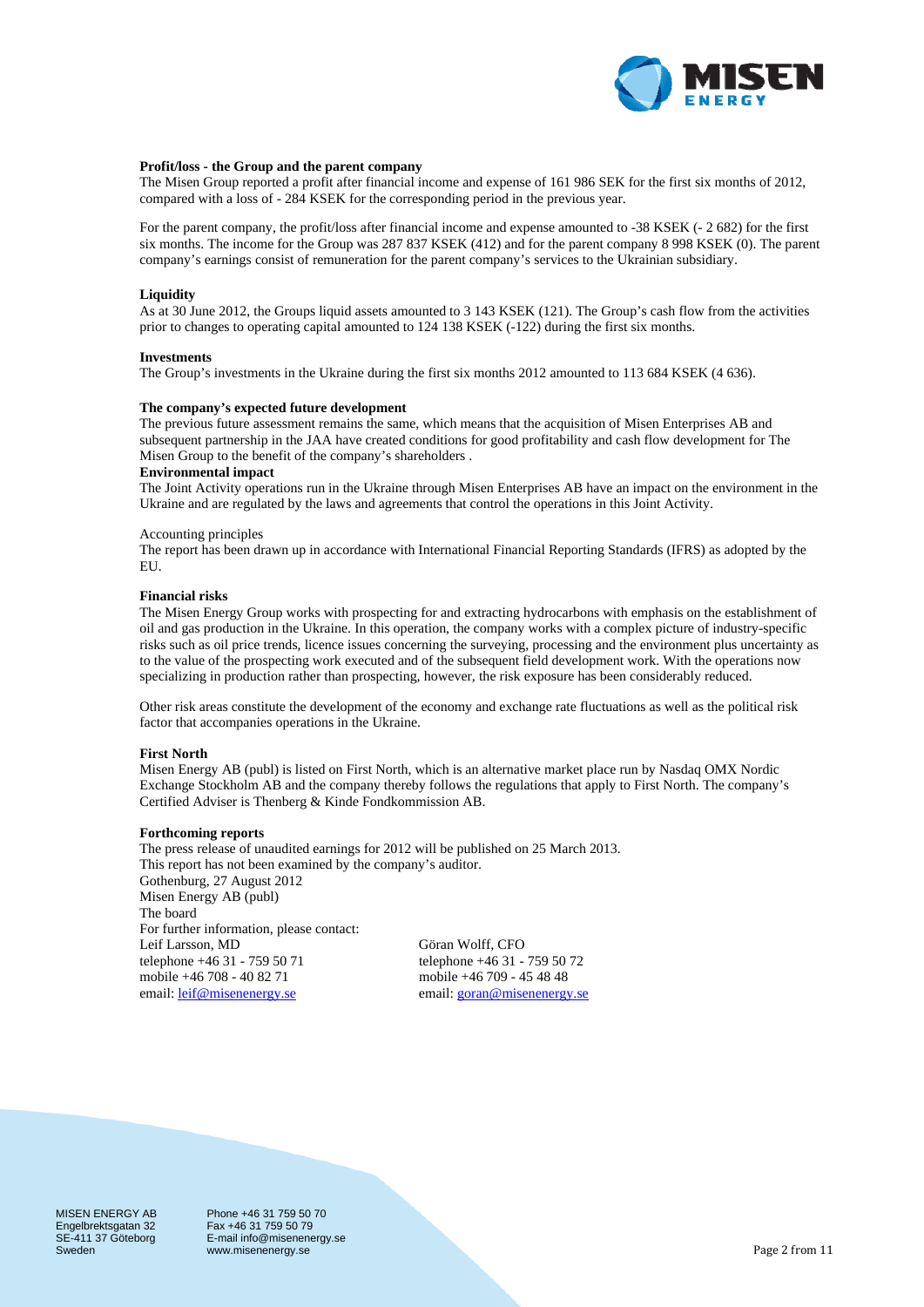

# **PROFIT/LOSS ACCOUNT - THE GROUP**

*Amount in KSEK*

|                                                       | 1 Jan-30 June | 1 Jan-30 Jun | 1 Jan-31 Dec |
|-------------------------------------------------------|---------------|--------------|--------------|
|                                                       | 2012          | 2011         | 2011         |
|                                                       | 6 months      | 6 months     | 6 months     |
| <b>Operating earnings</b>                             |               |              |              |
| Net turnover                                          | 287837        | 412          | 191 113      |
|                                                       | 287 837       | 412          | 191 113      |
| <b>Operating expenses</b>                             |               |              |              |
| Other external expenses                               | $-118241$     | $-776$       | $-62362$     |
| Personnel expenses                                    | $-4898$       | $\Omega$     | $-5287$      |
| Depreciation, tangible assets                         | $-1558$       | $-20$        | $-792$       |
| Write-down of goodwill from acquisitions              |               | $\Omega$     | $-13510$     |
| Write-down of tangible fixed assets                   |               | $\Omega$     | $-1483$      |
| Profit on sale of subsidiary                          |               | 100          | 2769         |
|                                                       | $-124697$     | $-696$       | $-8065$      |
| <b>Operating profit/loss</b>                          | 163 140       | $-284$       | 110 448      |
| Profit/loss from financial income and expense         |               |              |              |
| Interest income and similar profit/loss items         | 74            | $\theta$     | 292          |
| Interest expenses and similar profit/loss items       | $-1228$       | $\theta$     | $-258$       |
|                                                       | $-1154$       | $\Omega$     | 34           |
| Profit/loss after financial income and expense        | 161986        | $-284$       | 110 482      |
| Profit/loss before tax                                | 161 986       | $-284$       | 110 482      |
| Tax on profit/loss for the period                     | $-39406$      | 42           | $-27399$     |
| Profit/loss for the period attributable to the parent |               |              |              |
| company's shareholders                                | 122 580       | $-242$       | 83 083       |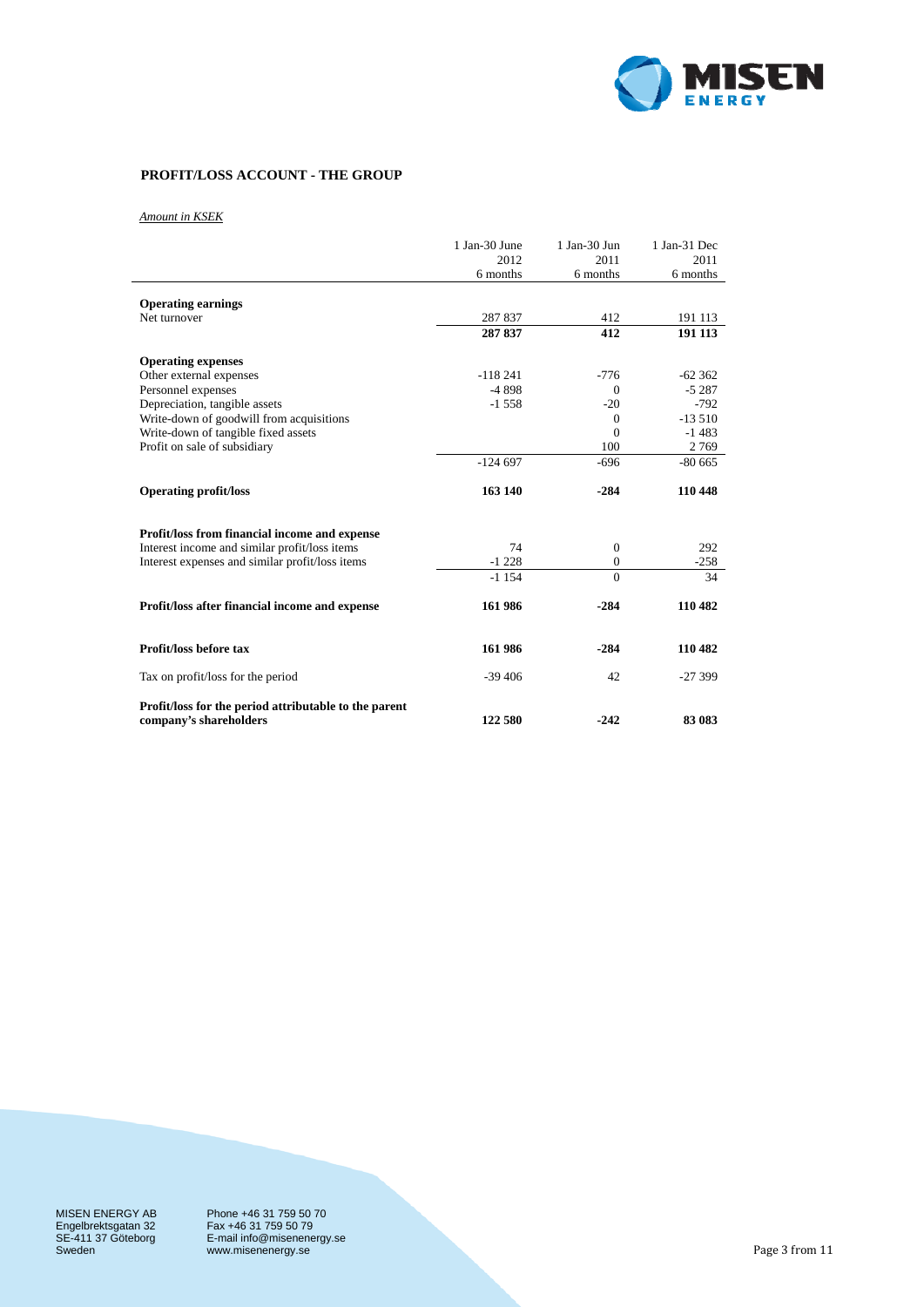

## **BALANCE SHEET, THE GROUP**

| Amount in KSEK                             | 30 June 2012 | 30 June 2011 | 31 December 2011 |
|--------------------------------------------|--------------|--------------|------------------|
| <b>ASSETS</b>                              |              |              |                  |
| <b>Fixed assets</b>                        |              |              |                  |
| Intangible fixed assets                    | 1 1 3 8      | 1            | 844              |
| Securities in other companies              | 2514         | 5 0 7 7      | 2483             |
|                                            | 3652         | 5078         | 3 3 2 7          |
| <b>Tangible fixed assets</b>               |              |              |                  |
| Development overheads and equipment set up |              |              |                  |
| as assets                                  | 31 519       | 4 6 1 6      | 17 5 34          |
| Ongoing constructions                      | 129 320      | $\theta$     | 26 5 29          |
|                                            | 160 839      | 4616         | 44 063           |
| <b>Total fixed assets</b>                  | 164 491      | 9694         | 47 390           |
| <b>Current assets</b>                      |              |              |                  |
| <b>Short-term claims</b>                   |              |              |                  |
| <b>Stocks</b>                              | 9580         | 2            | 15 783           |
| Other claims                               | 134 493      | 692          | 75 558           |
| Pre-paid expenses, accrued earnings        | 11825        | 33           | 6 3 9 2          |
|                                            | 155 898      | 727          | 97 733           |
| <b>Liquid assets</b>                       | 3 1 4 3      | 121          | 14819            |
| <b>Total current assets</b>                | 159 041      | 848          | 112 552          |
| <b>TOTAL ASSETS</b>                        | 323 532      | 10 542       | 159 942          |

# **BALANCE SHEET, THE GROUP**

| <b>Amount in KSEK</b>               | 30 June 2012 | 30 June 2011 | 31 December 2011 |
|-------------------------------------|--------------|--------------|------------------|
| <b>EQUITY AND DEBT</b>              |              |              |                  |
| <b>Equity</b>                       |              |              |                  |
| Share capital                       | 290 136      | 50           | 290 136          |
| Other reserves                      | $-263217$    | $\mathbf{0}$ | $-267979$        |
| Profit/loss brought forward         | 87 134       | 6083         | 4 0 5 1          |
| Profit/loss for the period          | 122 580      | $-243$       | 83 083           |
| <b>Total equity</b>                 | 236 633      | 5890         | 109 291          |
| Long-term debt                      |              |              |                  |
| Other long-term debt                | 2 1 1 3      | 3728         | 1518             |
|                                     | 2 1 1 3      | 3728         | 1518             |
| Short-term debt                     |              |              |                  |
| Trade creditors                     | 36 454       | 601          | 11 476           |
| Other short-term debt               | 45 609       | 323          | 34 962           |
| Accrued expenses, pre-paid earnings | 2 7 2 3      | $\theta$     | 2695             |
| <b>Total short-term debt</b>        | 84786        | 924          | 49 133           |
|                                     |              |              |                  |
| TOTAL EQUITY AND DEBT               | 323 532      | 10 542       | 159 942          |

MISEN ENERGY AB Engelbrektsgatan 32 SE-411 37 Göteborg Sweden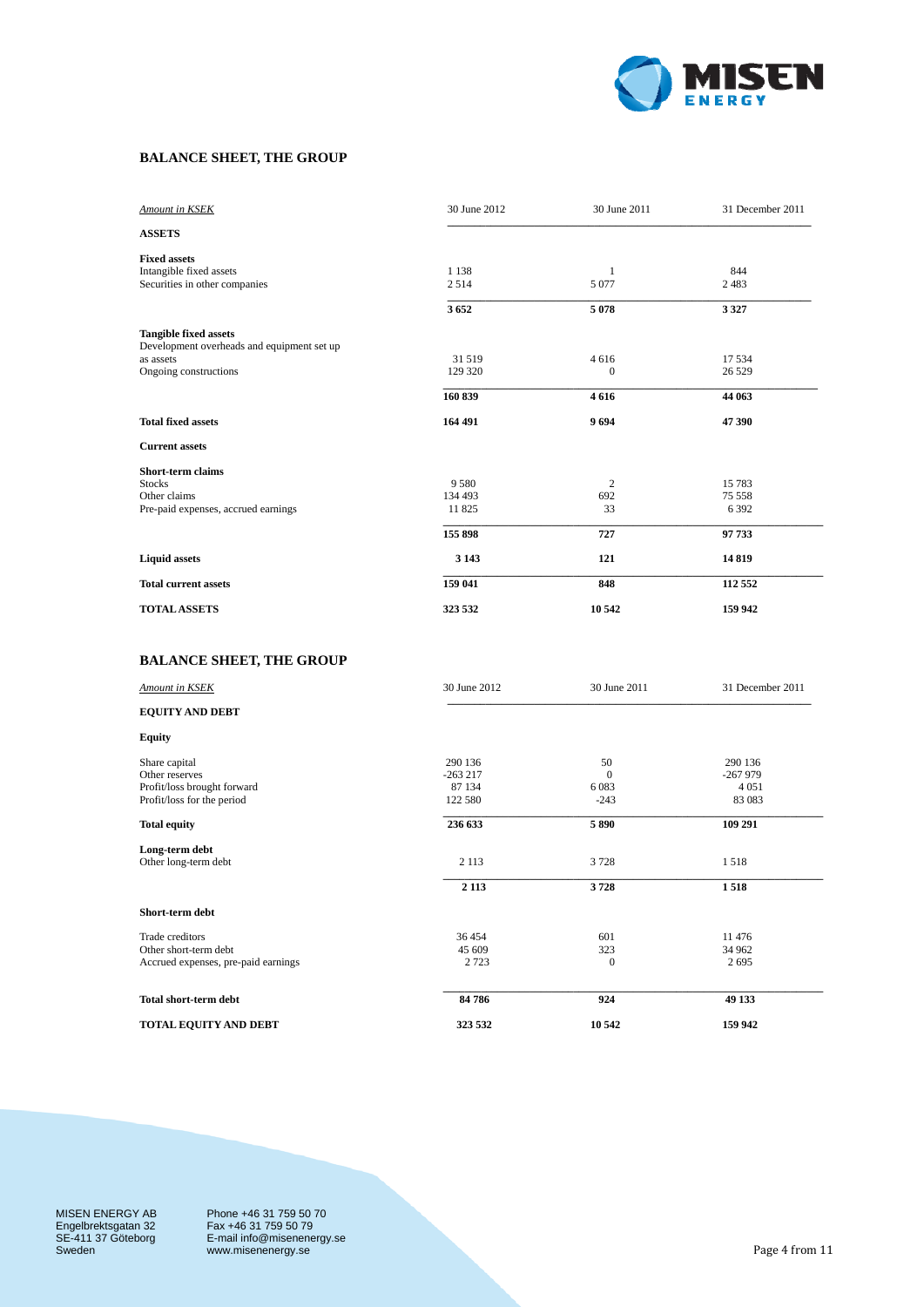

# **CHANGE TO EQUITY, THE GROUP**

| Amount in KSEK                                           | Share capital | Other contributed<br>capital | <b>Other reserves</b> | Profit/loss<br>brought or<br>carried forward | <b>Total equity</b> |
|----------------------------------------------------------|---------------|------------------------------|-----------------------|----------------------------------------------|---------------------|
| Opening equity 31 August 2010                            |               |                              |                       | 4730                                         | 4730                |
| <b>Total profit/loss</b>                                 |               |                              |                       |                                              |                     |
| Profit/loss for the year                                 |               |                              |                       | 2970                                         | 2970                |
| Other total profit/loss                                  |               |                              |                       |                                              |                     |
| <b>Translation difference</b>                            |               |                              | $-325$                |                                              | $-325$              |
| <b>Overall total profit/loss</b>                         |               |                              | $-325$                | 2970                                         | 2645                |
| <b>Transactions with shareholders</b>                    |               |                              |                       |                                              |                     |
| Dividend paid                                            |               |                              |                       | $-1565$                                      | $-1565$             |
| Shareholders' contributions                              |               | 100                          |                       |                                              | 100                 |
| Appreciation of constructions                            |               | 173                          |                       |                                              | 173                 |
| New issue                                                | 50            |                              |                       |                                              | 50                  |
| <b>Total transactions with shareholders</b>              | 50            | 273                          | $\bf{0}$              | $-1565$                                      | $-1242$             |
| Opening equity 1 January 2011                            | 50            | 273                          | $-325$                | 6 1 3 5                                      | 6 1 3 3             |
|                                                          |               |                              |                       |                                              |                     |
| <b>Total profit/loss</b>                                 |               |                              |                       |                                              |                     |
| Profit/loss for the year                                 |               |                              |                       | 83 083                                       | 83 083              |
| Other total profit/loss                                  |               |                              |                       |                                              |                     |
| <b>Translation differences</b>                           |               |                              | 6 608                 |                                              | 6 6 0 8             |
| <b>Overall total profit/loss</b>                         | $\mathbf{0}$  | $\bf{0}$                     | 6 608                 | 83 083                                       | 89 691              |
|                                                          |               |                              |                       |                                              |                     |
| <b>Transactions with shareholders</b>                    |               |                              |                       |                                              |                     |
| New issue                                                | 290 086       | 73                           | $-274608$             | $-2084$                                      | 13 4 67             |
| Ongoing new issue                                        |               |                              |                       |                                              | $\mathbf{0}$        |
| <b>Total transactions with shareholders</b>              | 290 086       | 73                           | $-274608$             | 80 999                                       | 13 467              |
| Closing equity 31 December 2011                          | 290 136       | 346                          | $-268325$             | 87 134                                       | 109 291             |
|                                                          |               |                              |                       |                                              |                     |
| Opening equity 01 January 2012                           | 290 136       | 346                          | $-268325$             | 87 134                                       | 109 291             |
|                                                          |               |                              |                       |                                              |                     |
| <b>Total profit/loss</b>                                 |               |                              |                       |                                              |                     |
| Profit/loss for the year                                 |               |                              |                       | 122 580                                      | 122 580             |
| Other total profit/loss<br><b>Translation difference</b> |               |                              | 4 7 6 2               |                                              |                     |
|                                                          |               |                              |                       | 122 580                                      | 4 7 6 2<br>127 342  |
| <b>Overall total profit/loss</b>                         |               |                              | 4762                  |                                              |                     |
| Closing equity 30 June 2012                              | 290 136       | 346                          | $-263563$             | 209 714                                      | 236 633             |

The group in its current form was started on 1 July 2011, so it is not possible to report comparison figures for 30 June 2011.

MISEN ENERGY AB Engelbrektsgatan 32 SE-411 37 Göteborg Sweden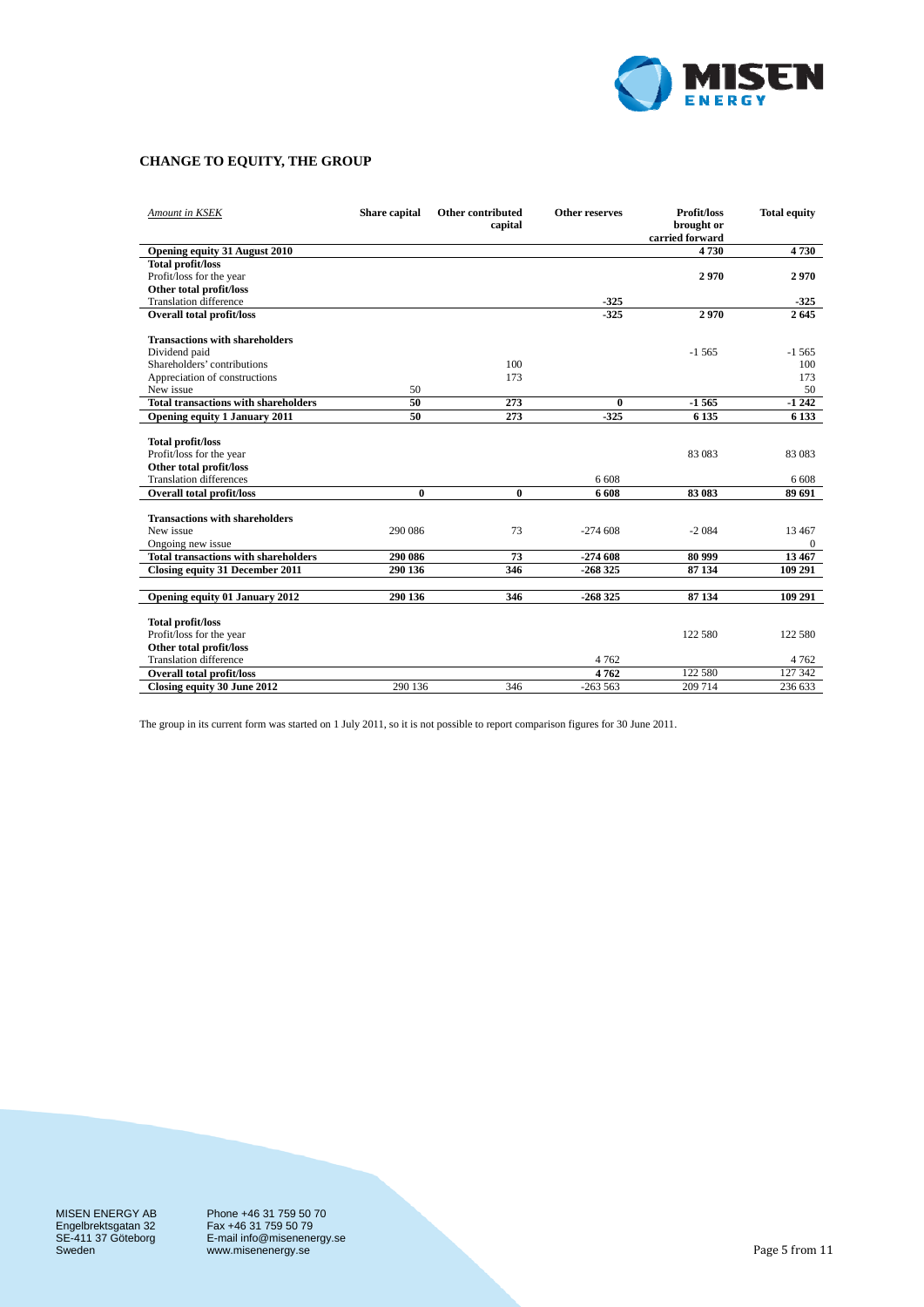

## **CASH FLOW ANALYSIS, THE GROUP**

| <b>AMOUNT IN KSEK</b>                                                                  | 1 Jan-30 June<br>2012<br>6 months | 1 Jan-30 June<br>2011<br>6 months | 1 Jan-31 Dec<br>2011<br>12 months |
|----------------------------------------------------------------------------------------|-----------------------------------|-----------------------------------|-----------------------------------|
| The ongoing operations                                                                 |                                   |                                   |                                   |
| Operating profit/loss                                                                  | 163 140                           | $-284$                            | 110446                            |
| Adjustment for items that are                                                          |                                   |                                   |                                   |
| not part of the cash flow                                                              | 1558                              | 120                               | 13018                             |
| Interest received                                                                      | 74                                | $\Omega$                          | 292                               |
| Interest paid                                                                          | $-1228$                           | $\mathbf{0}$                      | $-257$                            |
| Income tax paid                                                                        | $-39406$                          | 42                                | $-27398$                          |
| Cash flow from current operations                                                      |                                   |                                   |                                   |
| before change to operating capital                                                     | 124 138                           | 1386                              | 96 101                            |
| Cash flow from current operations<br>before change to operating capital                |                                   |                                   |                                   |
| $Reduction(+)/increase(-)$ in stocks                                                   | 6 2 0 3                           | $-2$                              | $-15783$                          |
| Reduction $(+)/$ Increase $(-)$ in claim                                               | $-64368$                          | 2 740                             | $-82842$                          |
| Reduction $(-)/$ Increase $(+)$ in trade creditors                                     | 24 978                            | 436                               | 11 311                            |
| Reduction (-)/Increase (+) in short-term debt                                          | 10 675                            | $-1666$                           | 35 668                            |
| Cash flow from the current operations                                                  | 101 626                           | 1386                              | 44 455                            |
| Investment operations                                                                  |                                   |                                   |                                   |
| Acquisition of intangible and tangible                                                 |                                   |                                   |                                   |
| fixed assets                                                                           | $-113684$                         | $-4636$                           | -49 729                           |
| Change to long-term claims and securities<br>Received on sale of tangible fixed assets | $-31$                             | $-77$                             | 2619<br>2769                      |
| Cash flow from the investment operations                                               | $-113715$                         | $-4713$                           | $-44341$                          |
| The financing operations                                                               |                                   |                                   |                                   |
| Change to long-term debt                                                               | 595                               | 3 4 2 8                           | 1 2 1 8                           |
| New issue for the year                                                                 |                                   |                                   | 13 4 67                           |
| Cash flow from the financing operations                                                | 595                               | 3428                              | 14 685                            |
| Change to liquid assets                                                                | $-11494$                          | 101                               | 14799                             |
| Liquid assets at the start of the period                                               | 14819                             | 20                                | 20                                |
| Exchange rate difference, liquid assets                                                | $-182$                            |                                   |                                   |
| Liquid assets at the end of the period                                                 | 3 1 4 3                           | 121                               | 14819                             |

MISEN ENERGY AB Engelbrektsgatan 32 SE-411 37 Göteborg Sweden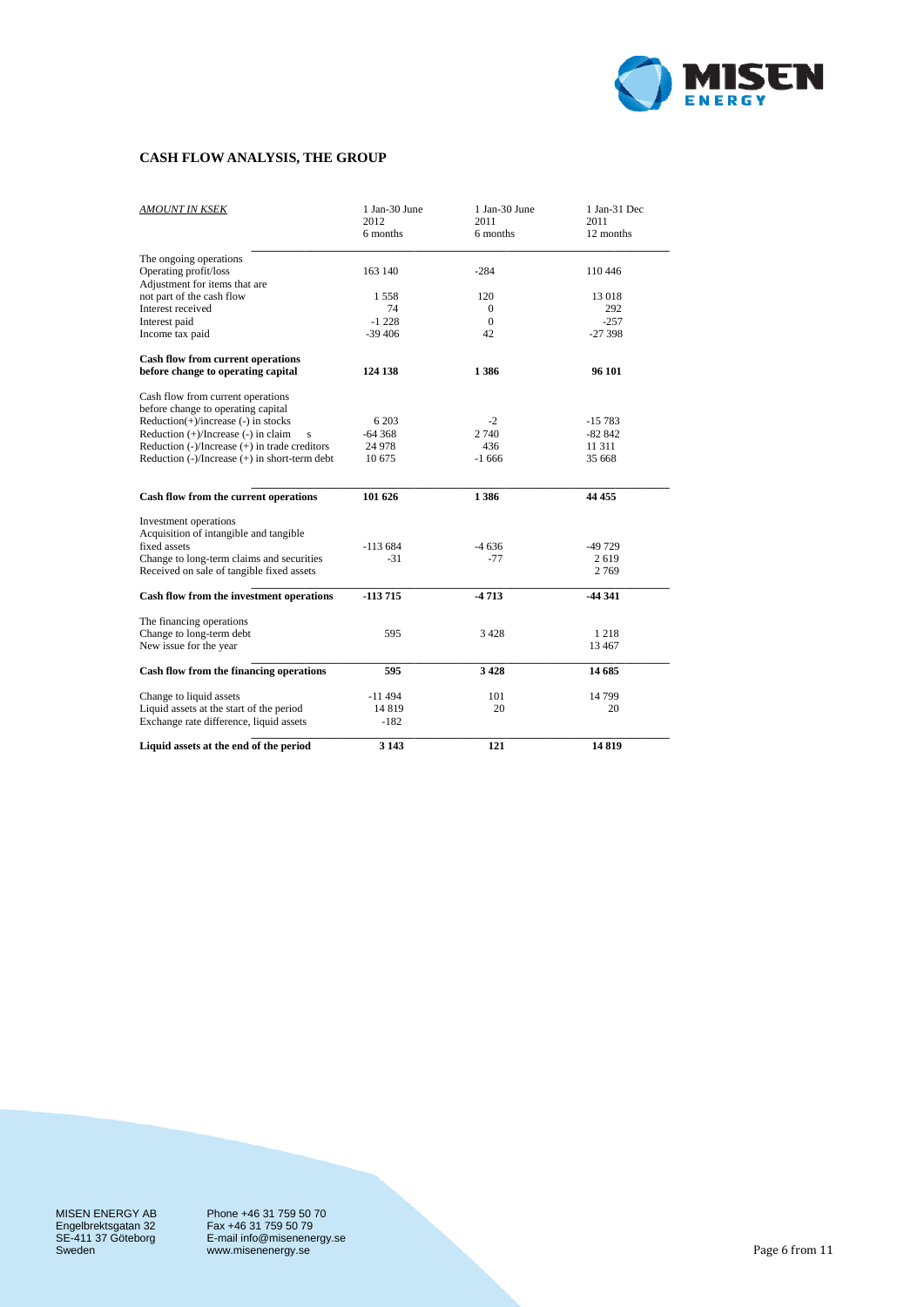

## **OPERATING EARNINGS**

## *AMOUNT IN KSEK*

|                                           | 1 Jan-30 June<br>2012 | 1 Jan-30 June<br>2011 | 1 Jan-31 Dec<br>2011 |
|-------------------------------------------|-----------------------|-----------------------|----------------------|
|                                           | 6 months              | 6 months              | 12 months            |
|                                           |                       |                       |                      |
| Net turnover                              | 8998                  | $\boldsymbol{0}$      | $\mathbf{0}$         |
|                                           | 8998                  | $\bf{0}$              | $\bf{0}$             |
| <b>Operating expenses</b>                 |                       |                       |                      |
| Other external expenses                   | $-7567$               | $-1075$               | $-3976$              |
| Personnel expenses                        | $-1394$               | $-1373$               | $-2705$              |
| Depreciation tangible fixed assets        | $\mathbf{0}$          | $-40$                 | $-1,560$             |
| Profit/loss on sale of fixed assets       |                       |                       |                      |
| and financial assets                      | $\mathbf{0}$          | $-150$                | 2614                 |
|                                           | $-8961$               | $-2638$               | $-5627$              |
| <b>Operating profit/loss</b>              | 36                    | $-2638$               | $-5627$              |
| <b>Profit/loss from financial income</b>  |                       |                       |                      |
| and expense                               |                       |                       |                      |
| Interest income                           | $\overline{c}$        | $\Omega$              | 1                    |
| Currency profit/loss                      | $-68$                 | $-29$                 | $\Omega$             |
| Interest expenses                         | $-8$                  | $-15$                 | $-19$                |
|                                           | $-74$                 | $-44$                 | $-18$                |
| <b>Profit/loss after financial income</b> |                       |                       |                      |
| and expense                               | $-38$                 | $-2682$               | $-5645$              |
| Tax expenses for the year                 | $\bf{0}$              | $\bf{0}$              | $\bf{0}$             |
| Profit/loss for the period                | $-38$                 | $-2682$               | $-5645$              |

MISEN ENERGY AB Engelbrektsgatan 32 SE-411 37 Göteborg Sweden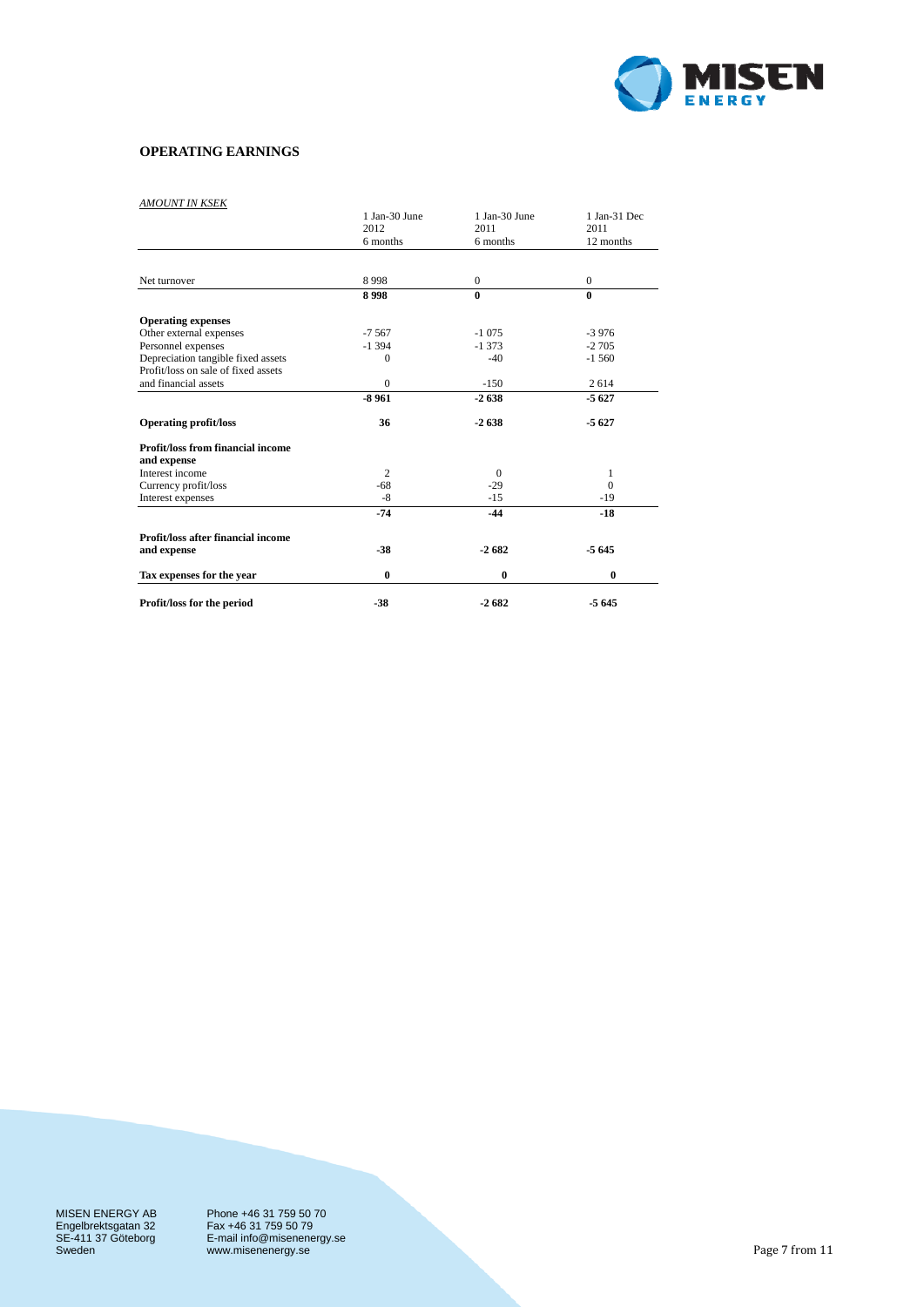

# **BALANCE SHEET, THE PARENT COMPANY**

| <u>AMOUNT IN KSEK</u>                                                                                                                         | 30 June 2012                                                        | 30 June 2011                                      | 31 Dec 2011                                                 |
|-----------------------------------------------------------------------------------------------------------------------------------------------|---------------------------------------------------------------------|---------------------------------------------------|-------------------------------------------------------------|
| <b>ASSETS</b>                                                                                                                                 |                                                                     |                                                   |                                                             |
| <b>Fixed assets</b>                                                                                                                           |                                                                     |                                                   |                                                             |
| <b>Tangible fixed assets</b><br>Equipment<br>Ongoing construction                                                                             | $\boldsymbol{0}$<br>$\boldsymbol{0}$                                | 35<br>1484                                        | $\boldsymbol{0}$<br>$\boldsymbol{0}$                        |
|                                                                                                                                               | $\overline{0}$                                                      | 1519                                              | $\mathbf{0}$                                                |
| <b>Financial fixed assets</b><br>Participation rights in group companies                                                                      | 1 000 899                                                           | 100                                               | 1 000 899                                                   |
|                                                                                                                                               | 1 000 899                                                           | 100                                               | 1 000 899                                                   |
| <b>Total fixed assets</b>                                                                                                                     | 1 000 899                                                           | 1619                                              | 1 000 899                                                   |
| <b>Current assets</b>                                                                                                                         |                                                                     |                                                   |                                                             |
| Short-term claims                                                                                                                             |                                                                     |                                                   |                                                             |
| Trade debtors<br>Other claims                                                                                                                 | 11 206<br>101                                                       | $\overline{0}$<br>2729                            | $\overline{0}$<br>167                                       |
| Pre-paid expenses, accrued earnings                                                                                                           | 170                                                                 | 181                                               | 1 3 5 7                                                     |
|                                                                                                                                               | 11 477                                                              | 2910                                              | 1 5 2 4                                                     |
| <b>Liquid assets</b>                                                                                                                          | 307                                                                 | 160                                               | 639                                                         |
| <b>Total current assets</b>                                                                                                                   | 11 784                                                              | 3 0 7 0                                           | 2 1 6 3                                                     |
| <b>TOTAL ASSETS</b>                                                                                                                           | 1 012 683                                                           | 4689                                              | 1 003 062                                                   |
|                                                                                                                                               |                                                                     |                                                   |                                                             |
| <b>AMOUNT IN KSEK</b>                                                                                                                         | 30 June 2012                                                        | 30 June 2011                                      | 31 Dec 2011                                                 |
| <b>EQUITY AND DEBT</b>                                                                                                                        |                                                                     |                                                   |                                                             |
| <b>Equity</b>                                                                                                                                 |                                                                     |                                                   |                                                             |
| <b>Restricted equity</b><br>Share capital<br>Legal reserves                                                                                   | 290 136<br>345                                                      | 4 4 2 2<br>345                                    | 290 136<br>345                                              |
|                                                                                                                                               | 290 482                                                             | 4767                                              | 290 481                                                     |
| <b>Accumulated deficit</b><br>Profit/loss brought forward<br>Share premium fund<br>Group contributions received<br>Profit/loss for the period | 708 526<br>$\boldsymbol{0}$<br>$\boldsymbol{0}$<br>$-38$<br>708 488 | $-115$<br>0<br>$\mathbf{0}$<br>$-2682$<br>$-2797$ | $-115$<br>714 286<br>$\boldsymbol{0}$<br>$-5643$<br>708 528 |
| <b>Total equity</b>                                                                                                                           | 998 970                                                             | 1970                                              | 999 009                                                     |
| Long-term debt                                                                                                                                |                                                                     |                                                   |                                                             |
| Debt to group companies                                                                                                                       | 94                                                                  | 94                                                | 93                                                          |
| Total debt to group companies                                                                                                                 | 94                                                                  | 94                                                | 93                                                          |
| Short-term debt                                                                                                                               |                                                                     |                                                   |                                                             |
| Trade creditors<br>Other short-term debt<br>Accrued expenses, pre-paid earnings                                                               | 2 1 7 9<br>496<br>10 943                                            | 825<br>208<br>1592                                | 742<br>918<br>2 3 0 0                                       |
| Total short-term debt                                                                                                                         | 13 618                                                              | 2625                                              | 3960                                                        |
| <b>TOTAL EQUITY AND DEBT</b>                                                                                                                  | 1 012 683                                                           | 4689                                              | 1 003 062                                                   |

MISEN ENERGY AB Engelbrektsgatan 32 SE-411 37 Göteborg Sweden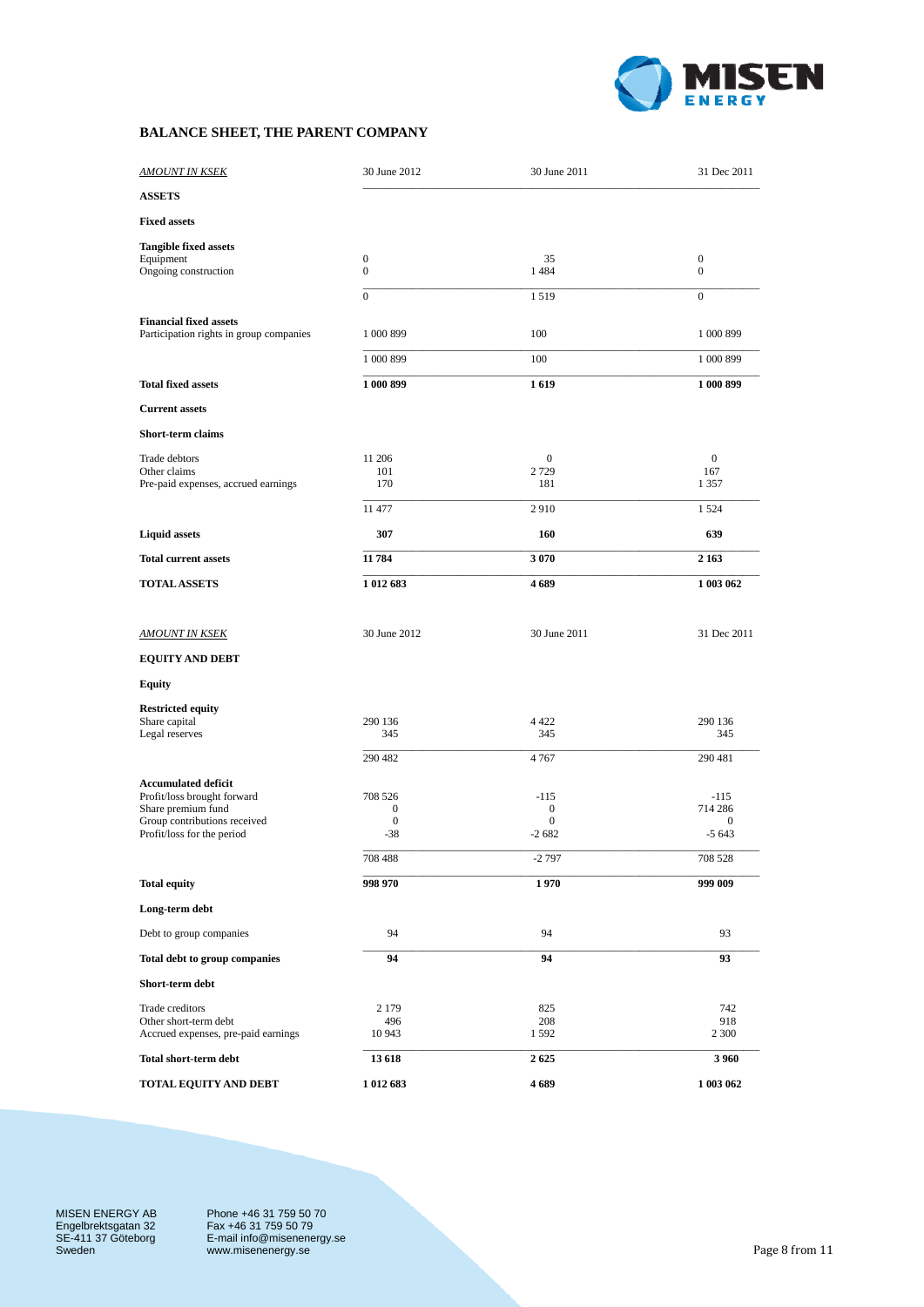

## **THE PARENT COMPANY'S CHANGE, EQUITY**

|                                                                                | Share capital      | Legal<br>reserves            | <b>Ongoing new</b><br>issue | Share premium<br>fund       | Profit/loss<br>brought/<br>carried forward | <b>Total</b><br>equity     |
|--------------------------------------------------------------------------------|--------------------|------------------------------|-----------------------------|-----------------------------|--------------------------------------------|----------------------------|
| Opening equity, 1 Jan. 2003<br>Profit/loss for the year                        | 100                |                              |                             |                             | -110<br>-5                                 | $-10$<br>-5                |
| Closing equity, 31 Dec. 2003                                                   | 100                | $\bf{0}$                     | $\bf{0}$                    | $\bf{0}$                    | $-115$                                     | $-15$                      |
| Opening equity, 1 Jan. 2004<br>Shareholders' contributions                     | 100                | 0                            | $\bf{0}$                    | $\bf{0}$                    | -115<br>18                                 | -15<br>18                  |
| Ongoing new issue<br><b>Translation difference</b><br>Profit/loss for the year |                    | $\boldsymbol{0}$<br>$\bf{0}$ | 2 800                       |                             | $-45$                                      | 2 800<br>-45               |
| Closing equity 31 Dec. 2004                                                    | 100                | $\bf{0}$                     | 2800                        | $\bf{0}$                    | $-142$                                     | 2758                       |
| Opening equity 1 Jan. 2005<br>New issue                                        | 100<br>2455        | $\bf{0}$<br>345              | 2800<br>$-2800$             | $\bf{0}$                    | $-142$                                     | 2758<br>$\Omega$           |
| Ongoing new issue                                                              |                    |                              | 1 0 0 0                     |                             |                                            | 1 000                      |
| <b>Translation difference</b><br>Profit/loss for the year                      |                    | $\boldsymbol{0}$             |                             |                             | $-2139$                                    | $\overline{0}$<br>-2 139   |
| Closing equity 31 Dec. 2005                                                    | 2555               | 345                          | 1 000                       | $\bf{0}$                    | $-2.281$                                   | 1619                       |
| Opening equity 1 Jan. 2006                                                     | 2555               | 345                          | 1 000                       | $\bf{0}$                    | $-2281$                                    | 1619                       |
| Offset share issue                                                             | 2756               |                              |                             | 2 2 4 4                     |                                            | 5 0 0 0                    |
| New issue<br>Issue expenses                                                    | 1597               |                              | $-1000$                     | 5 2 2 0<br>$-536$           |                                            | 5817<br>$-536$             |
| Ongoing new issue                                                              |                    |                              | 5 6 9 2                     |                             |                                            | 5 6 9 2                    |
| <b>Translation difference</b><br>Profit/loss for the year                      |                    |                              |                             |                             | $-15016$                                   | $\overline{0}$<br>$-15016$ |
| Closing equity 31 Dec. 2006                                                    | 6908               | 345                          | 5692                        | 6928                        | $-17297$                                   | 2576                       |
| Opening equity 1 Jan. 2007<br>New issue                                        | 6908<br>7 1 7 0    | 345                          | 5 6 9 2<br>$-5692$          | 6928<br>137 379             | $-17297$                                   | 2576<br>138 857            |
| Ongoing new issue                                                              |                    |                              |                             |                             |                                            | $\overline{0}$             |
| Issue expenses<br>Profit/loss for the year                                     |                    |                              |                             | $-12200$                    | $-1677$                                    | $-12200$<br>$-1677$        |
| Closing equity 31 Dec. 2007                                                    | 14 078             | 345                          | $\bf{0}$                    | 132 107                     | -18 974                                    | 127 556                    |
| Opening equity 1 Jan. 2008<br>Ongoing new issue                                | 14 078             | 345                          | $\bf{0}$<br>19 404          | 132 107                     | -18 974                                    | 127 556<br>19 404          |
| Emission expenses<br>Profit/loss for the year                                  |                    |                              | $-1978$                     |                             | $-2296$                                    | $-1978$<br>$-2296$         |
| Closing equity 31 Dec. 2008                                                    | 14 078             | 345                          | 17426                       | 132 107                     | $-21270$                                   | 142 686                    |
| Opening equity 1 Jan. 2009<br>New emission                                     | 14 078<br>3 2 3 4  | 345                          | 17426<br>$-3234$            | 132 107                     | $-21270$                                   | 142 686<br>$\bf{0}$        |
| Ongoing new emission                                                           |                    |                              | $-14192$                    | 14 192                      |                                            | $\overline{0}$             |
| Emission expenses<br>Profit/loss for the year                                  |                    |                              |                             | $-128$                      | $-132537$                                  | $-128$<br>$-132537$        |
| Closing equity 31 Dec. 2009                                                    | 17312              | 345                          | $\bf{0}$                    | 146 171                     | -153 807                                   | 10 021                     |
|                                                                                | 17312              | 345                          | $\bf{0}$                    | 146 171                     | -153 807                                   | 10 021                     |
| Opening equity 1 Jan. 2010<br>Share capital cut-down                           | $-13850$           |                              |                             | $-146$ 171                  | 160 021                                    | $\mathbf{0}$               |
| New emission<br>Group contributions received                                   | 960                |                              |                             | 960                         |                                            | 1920                       |
| Tax effect on group contributions<br>received                                  |                    |                              |                             |                             | 106<br>$-28$                               | 106<br>$-28$               |
| Profit/loss for the year<br>Closing equity 31 Dec. 2010                        | 4 4 2 2            | 345                          |                             |                             | $-7367$<br>$-1075$                         | -7 367                     |
|                                                                                |                    |                              | $\bf{0}$                    | 960                         |                                            | 4 6 5 2                    |
| Opening equity 1 Jan. 2011                                                     | 4 4 2 2            | 345                          | $\pmb{0}$                   | 960                         | -1 075                                     | 4 652                      |
| Appropriation of profits<br>Profit/loss for the period                         |                    |                              |                             | $-960$                      | 960<br>$-2682$                             | $\bf{0}$<br>-2 682         |
| Closing equity 30 June 2011                                                    | 4 4 2 2            | 345                          | $\boldsymbol{0}$            | $\overline{0}$              | $-2797$                                    | 1970                       |
| Opening equity 1 July 2011<br>New emission                                     | 4 4 2 2<br>285 714 | 345                          | $\boldsymbol{0}$            | $\boldsymbol{0}$<br>714 285 | $-2797$                                    | 1970<br>999 999            |
| Profit/loss for the period                                                     |                    |                              |                             |                             | $-2961$                                    | -2 961                     |
| Closing equity 31 Dec. 2011<br>Opening equity 1 Jan. 2012                      | 290 136<br>290 136 | 345<br>345                   | $\bf{0}$<br>$\bf{0}$        | 714 285<br>714 285          | -5 758<br>-5 758                           | 999 008<br>999 008         |
| Profit/loss utilization                                                        |                    |                              |                             | $-714285$                   | 714 285                                    | $\mathbf{0}$               |
| Profit/loss for the period<br>Closing equity 30 June 2012                      | 290 136            | 345                          | $\bf{0}$                    | $\bf{0}$                    | -38<br>708 489                             | -38<br>998 970             |

MISEN ENERGY AB Engelbrektsgatan 32 SE-411 37 Göteborg Sweden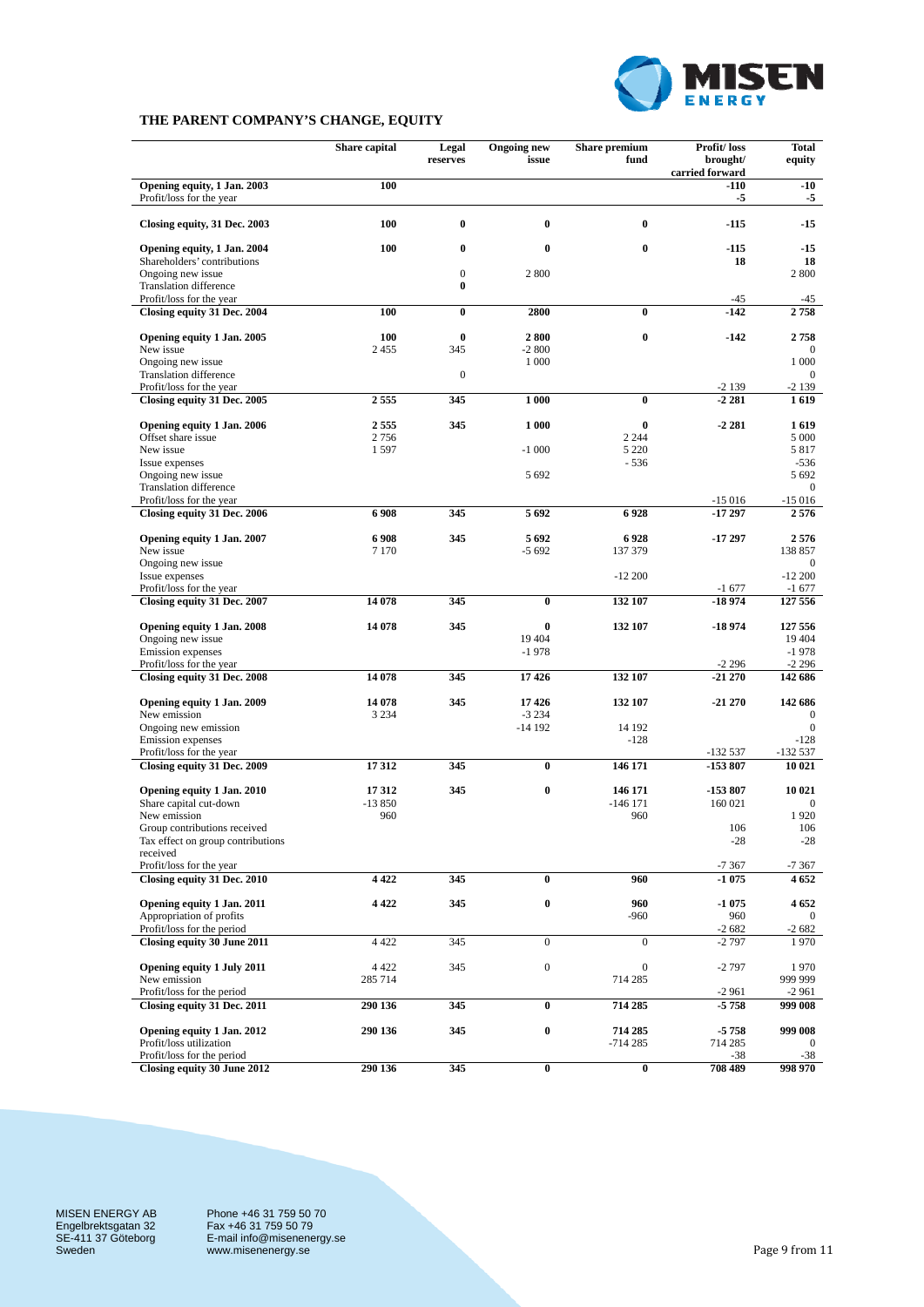

## **CASH FLOW ANALYSIS, PARENT COMPANY**

| <b>AMOUNT IN KSEK</b>                                                                          | 1 Jan-30 June<br>2012<br>6 months | 1 Jan-30 June<br>2011<br>6 months | 1 Jan-31 Dec<br>2011<br>12 months |
|------------------------------------------------------------------------------------------------|-----------------------------------|-----------------------------------|-----------------------------------|
| The ongoing operations                                                                         |                                   |                                   |                                   |
| Operating profit/loss                                                                          | 36                                | $-2638$                           | $-8390$                           |
| Adjustment for poster items that are                                                           |                                   |                                   |                                   |
| not part of the cash flow<br>Interest received                                                 | 134<br>$\Omega$                   | 190<br>$\Omega$                   | $-1060$<br>1                      |
| Interest paid                                                                                  | $-75$                             | $-43$                             | $-18$                             |
| Cash flow from the current                                                                     |                                   |                                   |                                   |
| operations before change to                                                                    |                                   |                                   |                                   |
| operating capital                                                                              | 95                                | $-2491$                           | $-9467$                           |
|                                                                                                |                                   |                                   |                                   |
| Cash flow from change to operating capital<br>Reduction $(+)/$ increase $(-)$ in trade debtors | $-11373$                          |                                   |                                   |
| Reduction (+)/increase (-) in claims                                                           | 1 2 5 5                           | 1929                              | 3 3 1 4                           |
| Reduction $(-)/$ increase $(+)$ in trade creditors                                             | 1469                              | 185                               | 102                               |
| Reduction $(-)/$ increase $(+)$ in short-term debt                                             | 8 2 2 0                           | 203                               | 997                               |
|                                                                                                |                                   |                                   |                                   |
| Cash flow from the current operations                                                          | $-333$                            | $-174$                            | -5 054                            |
| Investment operations                                                                          |                                   |                                   |                                   |
| Sale of fixed assets                                                                           | $\mathbf{0}$                      | 150                               | 150                               |
| Sale of participation rights in Group companies<br>Acquisition of participation rights in      | 0                                 | $\Omega$                          | 2 7 6 4                           |
| associated companies                                                                           | $\mathbf{0}$                      | $\mathbf{0}$                      | $-1000799$                        |
| Sale of financial assets                                                                       | $\Omega$                          | $\Omega$                          | 2769                              |
| <b>Cash flow from investment operations</b>                                                    | $\bf{0}$                          | 150                               | $-995116$                         |
| The financing operations                                                                       |                                   |                                   |                                   |
| Long-term loans taken out                                                                      | 1                                 | $\boldsymbol{0}$                  | 626                               |
| New issue for the year                                                                         | $\Omega$                          | $\Omega$                          | 999 999                           |
|                                                                                                |                                   |                                   |                                   |
| Cash flow from the financing operations                                                        | $\mathbf{1}$                      | $\bf{0}$                          | 1 000 625                         |
| Change to liquid assets                                                                        | $-332$                            | $-24$                             | 455                               |
| Liquid assets at the start of the period                                                       | 639                               | 184                               | 184                               |
| Liquid assets at the end of the period                                                         | 307                               | 160                               | 639                               |

MISEN ENERGY AB Engelbrektsgatan 32 SE-411 37 Göteborg Sweden